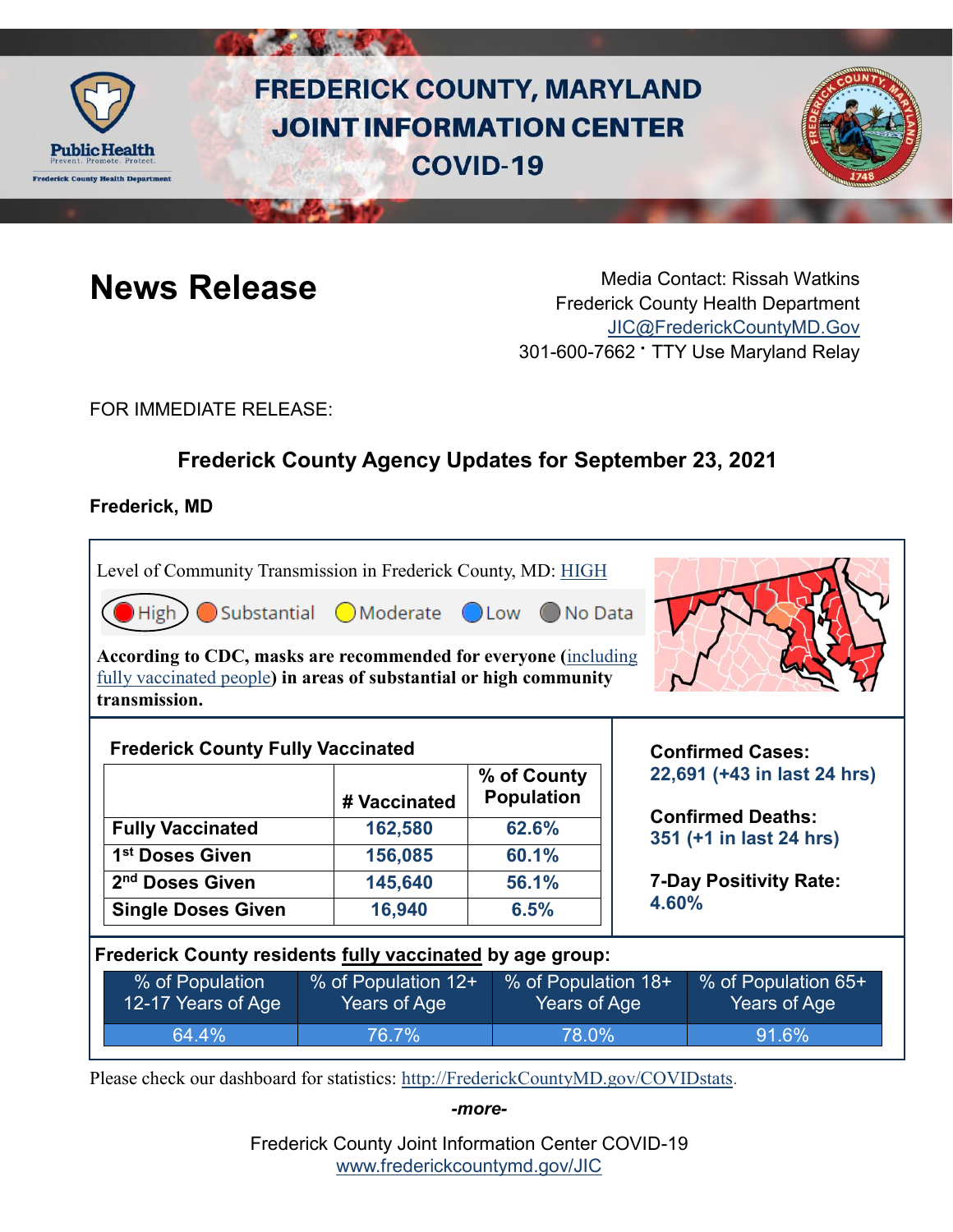

## **Page 2/JIC**

## Newly Added Data

Vaccinations by zip code have been added to the Frederick County COVID-19 [Data Dashboard.](http://frederickcountymd.gov/COVIDstats) This information will be updated weekly on Wednesdays.



## Update on Booster Doses

U.S. Food and Drug Administration amended the emergency use authorization (EUA) yesterday for the **Pfizer-BioNTech COVID-19 Vaccine** to allow for use of a single booster dose, to be administered at least **six months** after completion of the primary series for certain individuals.

#### **Boosters are not currently being offered yet! A few important steps need to take place before boosters for Pfizer become available in Frederick County.**

- The CDC Advisory Committee on Immunization Practices (ACIP) needs to meet to make a recommendation on the FDA update.
- Pharmacies and private businesses may take additional time to update their process.

We will update [our website](https://health.frederickcountymd.gov/629/COVID-19-Vaccine) as soon as we are able to start giving Pfizer boosters at our local health department vaccination clinics to eligible groups.

**If you received Moderna or Johnson & Johnson,** there is no update on boosters for these vaccines yet. We will share an update when you boosters are available for you. People who are immunocompromised are still eligible for a  $3<sup>rd</sup>$  dose of Pfizer and Moderna.

#### *-more-*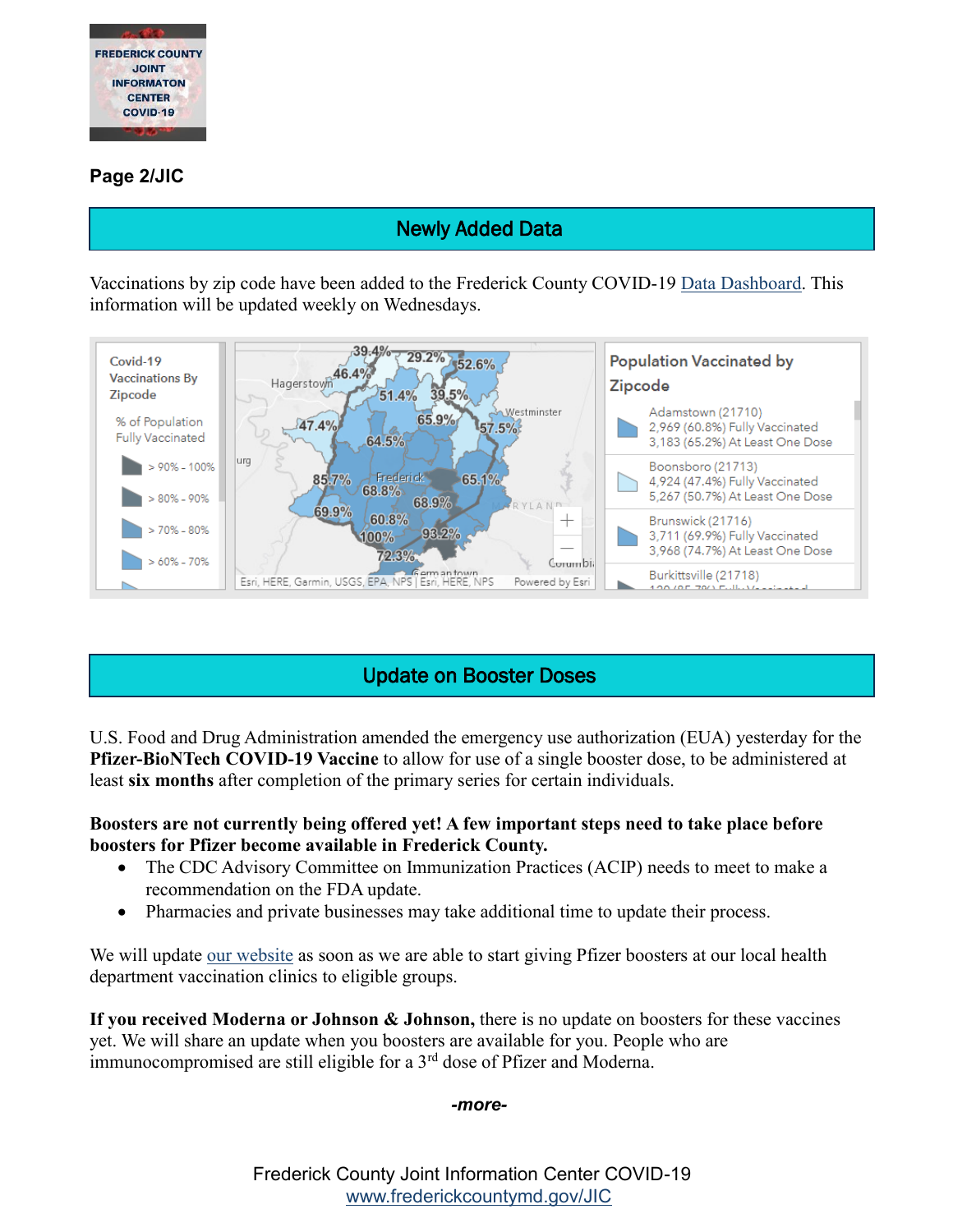

## **Page 3/JIC**

## JIC Partners

Frederick Health Hospital: Frederick Health is posting weekly updates of COVID-19 cases in the hospital and ICU by vaccination status, as well as statistics on their drive-thru testing.

Last week (September 12-18, 2021), Frederick Health Hospital saw no change in the total number of COVID-19 hospitalizations from the previous week. See their weekly update on their [Facebook page.](https://www.facebook.com/frederickhealth)



## Maryland Trending Questions

#### **What is the Maryland Department of Health doing to combat all of the COVID-19 disinformation that seems so prevalent these days?**

The Maryland Department of Health has announced a new social media initiative to combat COVID-19 misinformation and disinformation and ensure that Marylanders have accurate information about life-saving vaccines, the importance of testing, and other COVID-19-related facts. Get more information [here.](https://health.maryland.gov/newsroom/Pages/MDH-Launches-Social-Media-Initiative-to-Combat-Misinformation.aspx)

### **Has the Mu variant of COVID-19 been detected in Maryland yet?**

Since April 13, 2021, there have been 53 confirmed Mu variant cases reported in Maryland. However, the Delta variant is present in more than 95% of all new sequenced cases in the state. This underscores the urgent need for unvaccinated eligible individuals to get a life-saving vaccine as soon as possible to protect against serious illness related to the virus, hospitalization and even death. The majority of new labconfirmed cases resulting in deaths and hospitalizations are occurring in those individuals that are not vaccinated.

#### **Looking for more COVID-19 information?**

Follow [GoVaxMaryland](https://twitter.com/GoVAXMaryland) on Twitter to get the facts on COVID-19 and vaccines and be sure to check out the live stream Ask An Expert Q&A sessions starting September 23.

### **Did you miss last week's questions?**

You can find out the answer to other trending COVID-19 vaccination [questions at covidLink](https://covidlink.maryland.gov/content/faqs/#trending) Trending [Questions and Answers.](https://covidlink.maryland.gov/content/faqs/#trending) Be sure to check out [covidLINK](https://covidlink.maryland.gov/content/) for even more information on the COVID-19 vaccine, testing, and contact tracing.

#### *-more-*

Frederick County Joint Information Center COVID-19 [www.frederickcountymd.gov/JIC](https://frederickcountymd.gov/JIC)